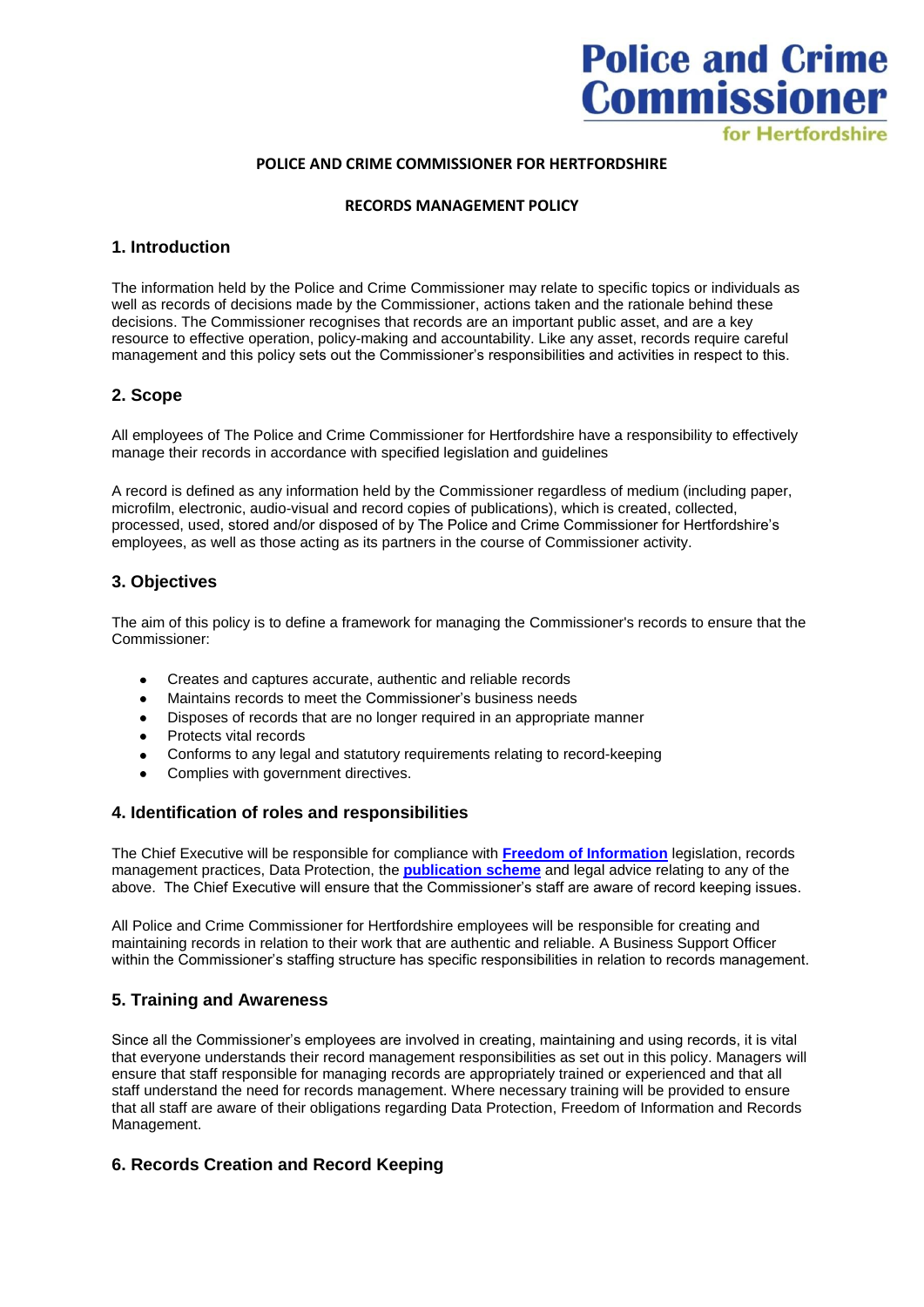The Commissioner's Office has in place record keeping systems that document its activities and provides for quick and easy retrieval of information. It also takes into account the legal and regulatory environment specific to the area of work. These systems include:

- Records arranged and indexed in such a way that they can be retrieved quickly and efficiently.
- $\bullet$ Documentation of the systems and guidelines on how to use them.

# **7. Record Maintenance**

The record keeping systems will be maintained so that the records are properly stored and protected, and can easily be located and retrieved. This will include:

- Ensuring that adequate storage accommodation is provided for the records.
- Tracking and monitoring the movement and location of records so that they can be easily retrieved  $\bullet$ (This provides an audit trail).
- Controlling access to the information.
- Identifying vital records and applying the appropriate protection, including a business continuity plan.
- Ensuring non-current records are transferred in a controlled manner to a designated records  $\bullet$ centre rather than stored in offices.

## **8. Record Retention and Disposal**

With increasing public access to records, it is important that disposal of records happens as part of a managed process and is adequately documented. Therefore, the Commissioner's Office will follow Hertfordshire Constabulary's arrangements for the assessment and selection of records for disposal, and for documenting this work.

## **9. Access**

This policy is based on the principle of openness and transparency and as such the Commissioner will publish and allow public access to as much information as possible. However there will always remain some information that must remain confidential, where for example disclosure would;

- be against the interest of national security  $\bullet$
- jeopardise the safety of someone
- prejudice the prevention of detection of crime, the apprehension of offenders or administration of  $\bullet$ justice
- be prohibited by law  $\bullet$

Decisions regarding access to records will be documented.

## **10.Performance Measurement**

The Deputy Chief Executive will monitor performance with regard to the storage, retention and retrieval of records.

# **11. Review of Policy**

This policy will be reviewed in conjunction with the Freedom of Information Act Publication Scheme on an annual basis.

## **12. Relevant Legislation**

The following legislation has been considered when setting out this policy;